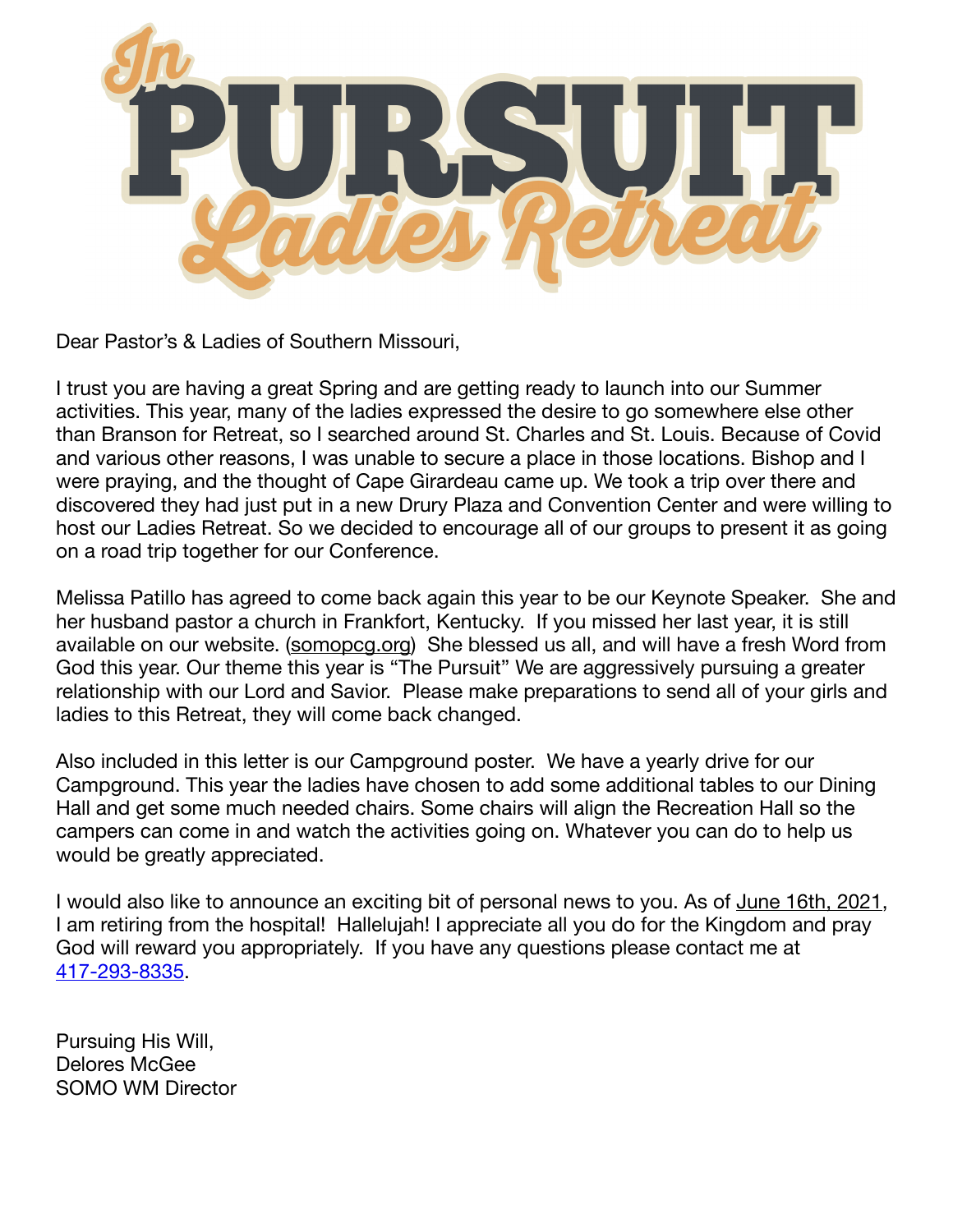

## **Event Information:**

Date: September 16-18, 2021

Speaker: Melissa Patillo

Theme: In Pursuit

Location: Drury Plaza & Convention Center 3351 Percy Dr. Cape Girardeau, MO 63701

Booking Info: King room, or 2 queen beds for \$120.19 per night.

- \* Includes full breakfast and evening snacks and drinks which include a rotation of hot meals. The registration with the hotel can be made by calling
- $*$  To Book: Call  $1 800 325 0720$  before  $9/1/21$ , and use our group number:  $2434603$ .
- \* Cancellation: Rooms can be canceled prior to noon on 9/13/21.
- \* Tax Exempt Info: if you pay with a church check or credit card there will be no federal taxes.

Event Registration: \$60 by 9/1/21 - \$70 after 9/1/21.

- \* There is no guarantee of a T-shirt if not pre-registered.
- \* If you bring a woman under the age of 35 both you and her will receive \$5 off registration. We encourage mothers to bring their teen age daughters.
- \* Partial Event Registration: \$15 per session.

Please Send Money & Registration Form To: Delores McGee 1108 Renfrow St. West Plains, MO 65775

Make checks payable to: SOMO PCG WM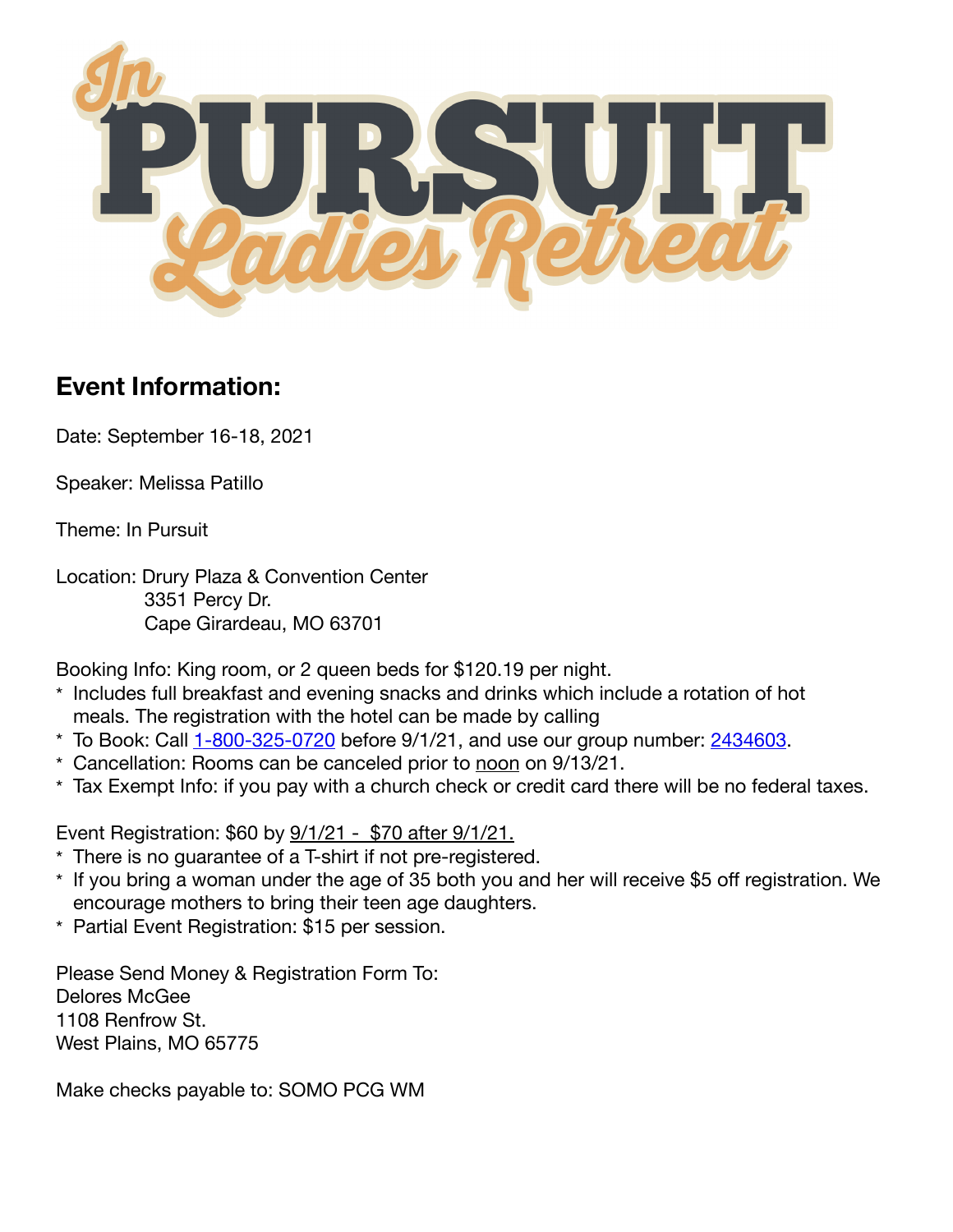

## **Event Schedule**

| Thursday, Sept 16th |                                   |
|---------------------|-----------------------------------|
| 3:00PM              | <b>Hotel Check In</b>             |
| 5:30PM              | <b>Retreat Registration Opens</b> |
| 7:00PM              | Session 1                         |

## *Friday, Sept. 17th*

| 9:30AM    | Session 2                           |
|-----------|-------------------------------------|
| 11:45AM   | <b>Break</b>                        |
| 12:00PM   | Luncheon (Included in registration) |
| Afternoon | Free Time                           |
| 7:00PM    | Session 3                           |
|           |                                     |

*Saturday, Sept 18th* 

| 10:00AM | Session 4                                    |
|---------|----------------------------------------------|
| 11:00AM | Hotel Check Out (Check out before Session 4) |
| 12:00PM | <b>Dismissal</b>                             |